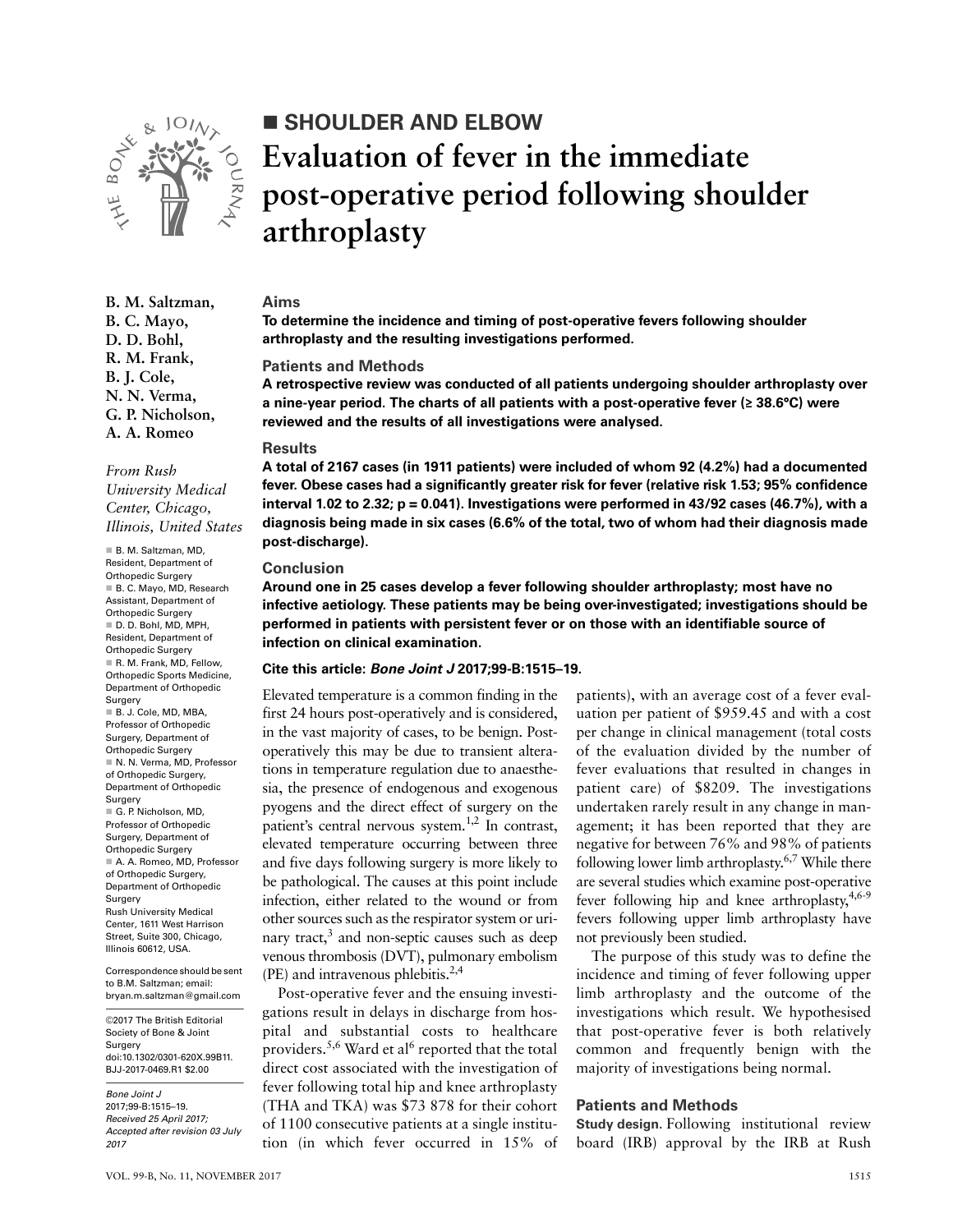

Graph showing the number of fevers following shoulder arthroplasty.

University Medical Center (ORA number 16032601- IRB01), a retrospective cohort study was conducted including all patients who underwent primary or revision shoulder arthroplasty between July 2007 and February 2016 at a single institution under the care of one of four fellowshiptrained surgeons. Patients underwent their surgery (total shoulder arthroplasty (TSA), either conventional or reverse geometry or hemiarthroplasty) for a number of degenerative conditions, including osteoarthritis, rheumatoid arthritis, trauma, avascular necrosis and cuff arthropathy; those undergoing revision surgery for infection were ineligible for inclusion. Patients with a pre-operative fever or a preoperative diagnosis of urinary tract infection (UTI), pneumonia, or DVT were excluded as were those with incomplete documentation.

The following patient demographic and intra-operative data were recorded: gender, body mass index (BMI), duration of surgery (minutes), surgical procedure (TSA or hemiarthroplasty), and pre-operative diagnosis.

All cases received a standard 2 g intravenous dose of cefazolin (raised to 3 g in patients weighing > 100 kg) prior to surgical incision and received additional doses every eight hours until the first 24 hours post-operatively or discharge, whichever was earlier. Patients were considered to have had a post-operative fever if a temperature  $\geq 38.6^{\circ}$ C had been documented post-operatively. Our institution uses this clinical threshold in part to discourage unnecessary investigation of low-grade fevers. In these patients, the

timing of the fever and its duration (i.e. the number of four hourly temperature recordings above the threshold) were noted. There were no strict guidelines for the investigation of fever: the need for investigation and the choice of investigations instituted were at the discretion of the on-call physician at the time. Any investigations ordered and the incidence of any complications (DVT, PE, UTI or respiratory tract infection (RTI)) in the first 90 post-operative days were recorded, as was any treatment received for these complications. Finally, the length of post-operative stay (in hours), and the number of re-admissions were recorded. Our institution has a sophisticated and reliable system of data collection and we consider the data collected to be highly accurate.

The diagnosis of UTI was made on the basis of both urinalysis (positive if either leukocyte esterase or nitrites were present) and a positive urine culture. RTIs were diagnosed on the basis of findings on chest radiograph or positive sputum culture.

**Statistical analysis.** Potential risk factors for the development of post-operative fever were tested using chi-squared tests (threshold,  $p = 0.1$ ); these included age (dichotomised into patients < 70 years and those  $\geq$  70), gender, BMI (either non-obese, < 30 kg/m<sup>2</sup> or obese,  $\geq$  30 kg/m<sup>2</sup>), procedure performed (primary TSA, revision TSA, hemiarthroplasty) and length of surgery  $\langle$  < 120 minutes or  $\geq$  120 minutes). A multivariable Poisson regression model with robust standard errors was used to identify independent risk factors.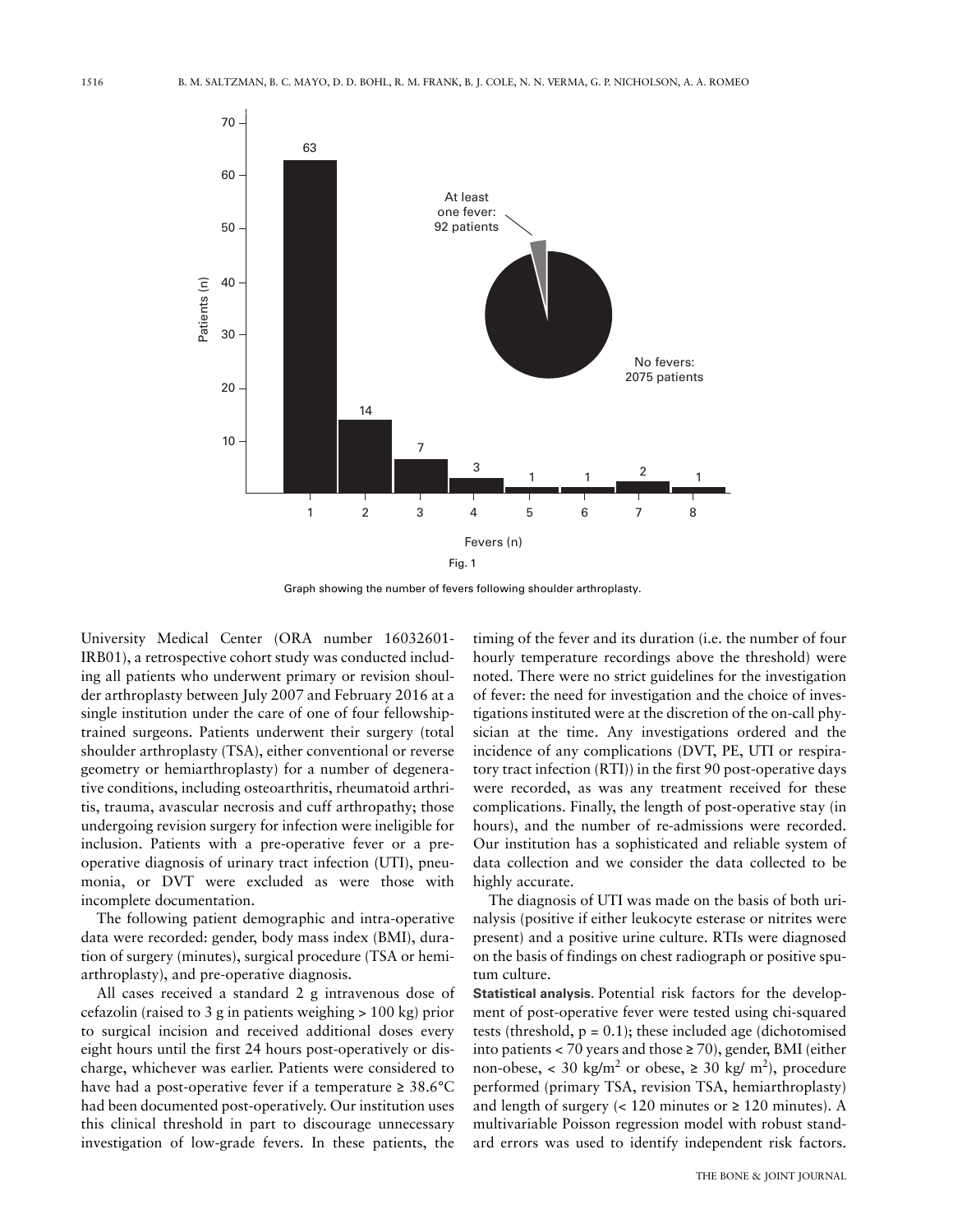



Graph showing the timing of fevers following shoulder arthroplasty.

Statistical analysis was performed using Stata MP version 13.1 for Mac (Stata Corp, College Station, Texas) and statistical significance was set at a p-value < 0.05.

# **Results**

Of 2306 shoulder arthroplasty procedures performed in the study period, 139 were excluded due to incomplete data or periprosthetic infection, leaving a total of 2167 cases (in 1911 patients, as 256 patients underwent two separate procedures). Of these, 189 cases (8.7%) underwent hemiarthroplasty, 1813 cases (83.7%) primary TSA and 73 cases (3.4%) revision TSA. The study population had an average age of 69.1 years (standard deviation (SD) 11.5) and 1105 were female (51.0%). The mean post-operative length of stay was 46.9 hours (SD 26.6). A total of 92 patients (4.2%) had a documented fever post-operatively during the inpatient admission. Of these, 63 had a single measured fever; 57 of these (90.5%) received an immediate 650 mg dose of paracetamol. The remaining patients had either two (14 patients) or three measured febrile epsidoes (Fig. 1). In all, 26 (28.2%) fevers occurred during the first 24 hours, 55 (59.8%) in the next 24 hours and 11 (12.0%) occurred > 48 hours post-operatively (Fig. 2).

On univariable analysis (using chi-squared tests), fevers were more common in obese patients (n = 913 of 963

 $(5.2\%)$  *versus* n = 1162 of 1204  $(3.5\%)$ , p = 0.051). No other variable was found to have a statistically significant effect on rate of fever. The multivariable Poisson regression analysis confirmed that obese patients had a significantly greater risk for developing fever (relative risk, 1.53; 95% confidence interval 1.02 to 2.32;  $p = 0.041$ ), whereas neither age, gender, nor operative time had any statistically significant effect on the risk of developing fever (Table I).

At least one investigation was conducted in 43 of the 92 cases who had fever (46.7%). Common investigations included chest radiograph (31 patients, 33.7%), urinalysis (29 patients, 31.5%), urine culture (17 patients, 18.5%), blood culture (seven patients, 7.6%), duplex ultrasound (three patients, 3.3%), sputum culture (two patients, 2.2%) and chest CT (two patients, 2.2%). Of the 43 investigated cases, six investigations resulted in a diagnosis (6.6%). Of these, four (4.4%) were made prior to discharge and two (2.2%) were made after discharge but within 90 days. Allowing for the fact that two cases had multiple diagnoses, there were four UTIs (one of which was diagnosed post-discharge), three RTIs and one DVT (Fig. 2). The DVT was diagnosed on follow-up duplex imaging; a duplex ultrasound performed as an inpatient was negative. No case had a diagnosis of PE or wound infection.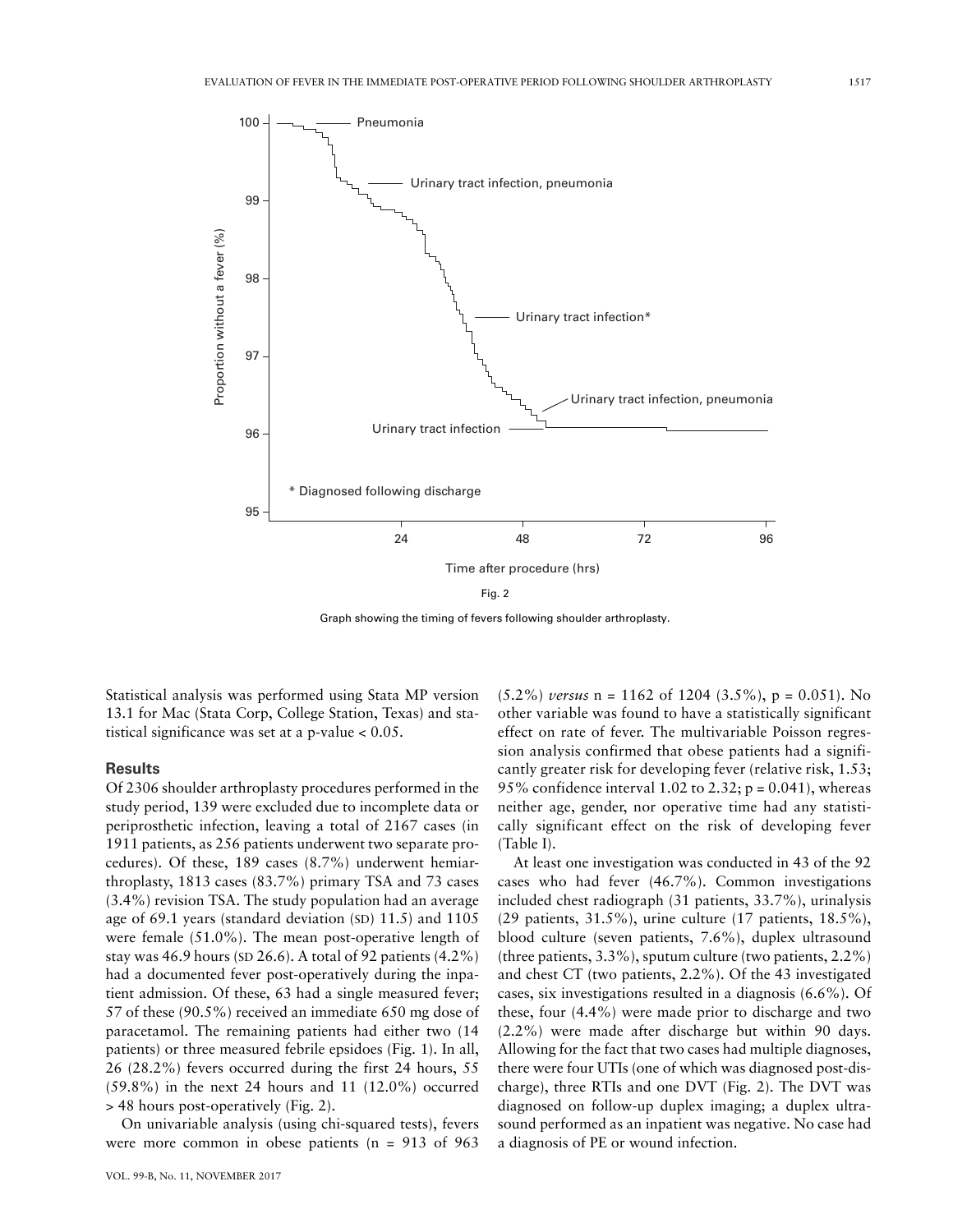| Characteristic                                    | Sample size $(n = 2075)$ | Fevers $(n = 92)$ | Rate $(\%)$ | Univariatep-value* | Multivariate p-value |
|---------------------------------------------------|--------------------------|-------------------|-------------|--------------------|----------------------|
| Age (yrs)                                         |                          |                   |             | 0.149              | 0.396                |
| < 70                                              | 971                      | 36                | 3.6         |                    |                      |
| $\geq 70$                                         | 1104                     | 56                | 4.8         |                    |                      |
| Gender                                            |                          |                   |             | 0.131              | 0.376                |
| Female                                            | 1051                     | 54                | 4.9         |                    |                      |
| Male                                              | 1024                     | 38                | 3.6         |                    |                      |
| Body mass index $(kq/m^2)$                        |                          |                   |             | 0.051              | 0.041                |
| < 30 (non-obese)                                  | 1162                     | 42                | 3.5         |                    |                      |
| $\geq 30$ (obese)                                 | 913                      | 50                | 5.2         |                    |                      |
| Procedure                                         |                          |                   |             | 0.444              | 0.497                |
| Hemiarthropalsty (23 470)                         | 189                      | 12                | 6.0         |                    |                      |
| Total shoulder arthroplasty (23 472)              | 1813                     | 77                | 4.1         |                    |                      |
| Revision shoulder arthroplasty (23 473/23 474) 73 |                          | 3                 | 4.0         |                    |                      |
| Operative time (mins)                             |                          |                   |             | 0.309              | 0.578                |
| < 120                                             | 1220                     | 59                | 4.6         |                    |                      |
| $\geq 120$                                        | 855                      | 33                | 3.7         |                    |                      |

Table I. Risk factors for fever on univariate and multivariate analysis

Bold indicates statistical significance

\*p-values calculated using chi-squared analysis

## **Discussion**

Around one in 25 cases in this study developed a fever following shoulder arthroplasty, with the majority occurring between 24 and 48 hours post-operatively. Obese patients were more likely to develop fever but no other patient- or surgical-related factor was found to predict the development of fever. Almost half of these cases underwent no diagnostic workup; the vast majority of investigations that were performed were negative. In patients with positive investigations, the most common diagnoses made were of UTI and RTI and the highest diagnostic yield was obtained by the use of urinalysis and chest radiographs.

Multiple studies $4,6,9$  of patients undergoing THA and TKA have concluded that most fevers in the first three days following surgery are benign and do not require investigation. Athanassious et al<sup>4</sup> reported that  $36\%$  of patients  $(n = 52 \text{ of } 146)$  undergoing THA and 31%  $(n = 60 \text{ of } 195)$ of patients undergoing TKA developed a post-operative fever. Most of these occurred within 24 hours and peaked within 48 hours and a significant proportion had negative investigations even as late as four days post-operatively. Lu et al<sup>9</sup> found that 48.2% of their 980 patients undergoing THA or TKA experienced post-operative fevers, most commonly within 24 hours of surgery. Fevers were more likely to be a result of infection if they lasted three or more days or were above 39°C. Likewise, Ward et al<sup>6</sup> in their study of 1100 patients (15% of whom had a post-operative fever) found an association between infection and higher fevers (≥ 39°C) and those which occurred three or more days postoperatively. The incidence of fever in our study is substantially lower than reported in these studies of lower limb arthroplasty<sup>4,6,9</sup> but this may be due to the higher threshold used to define a post-operative fever at our institution (38.6°C, rather than 38.0°C as used elsewhere).

Clinicians should be judicious in their investigation of post-operative fevers. Vijaysegaran et al<sup>10</sup> reported that

only two of 141 blood cultures performed for fever following lower limb arthroplasty returned a positive result, both of which were thought to be contaminants. Likewise, in the study of Bindelglass and Pellegrino<sup>11</sup> two of 100 patients with fever following lower limb arthroplasty had positive blood cultures, again both thought to be contaminants. No patient in either study had any infectious sequellae.

Of those patients in our study with recorded fevers, nearly 70% had only one and 57 of the 92 patients received paracetamol immediately after the fever was recorded. The proportion of patients with a post-operative fever was lower than in previous studies of lower limb arthroplasty. This is multifactorial but may in part be due to the multimodal pain management regimen used in our institution; such regimens have previously been shown to reduce the temperature response to the surgical insult. $^{12}$ 

This is a retrospective study with several limitations. It relies on accurate records and so the incidence reported may be an under- or over-estimate. In addition, as 70% of fevers occurred after the first 24 hours, and a substantial proportion of patients were discharged within the first post-operative day, some patients will have had fevers which were not identified. There was no set routine for the investigation of post-operative fevers; tympanic or oral temperature readings may not accurately reflect core temperatures and urinalysis results may have been subject to contamination (although contaminated samples were identified by the presence of squamous epithelial cells and repeated). Patients may have had their febrile response affected by paracetamol-containing analgesics peri- or post-operatively. The number of patients with a fever was small, and the number who had investigations even smaller. However, our evaluation of patients for 90 days following discharge makes it likely that a clinically significant complication related to the febrile episode in the 49 uninvestigated patients would have been identified in that post-operative